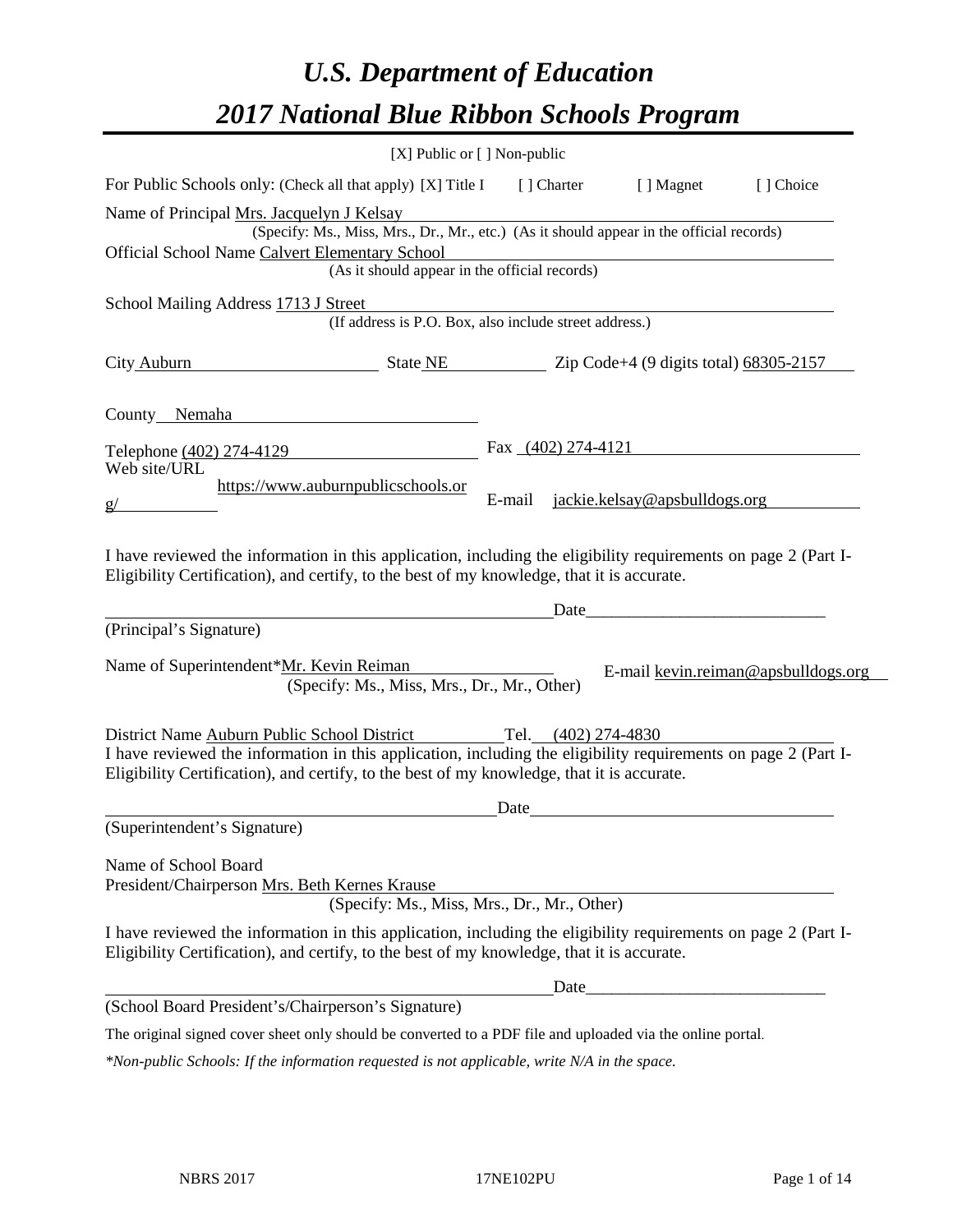## **Part I – Eligibility Certification**

The signatures on the first page of this application (cover page) certify that each of the statements below, concerning the school's eligibility and compliance with U.S. Department of Education and National Blue Ribbon Schools requirements, are true and correct.

- 1. The school configuration includes one or more of grades K-12. (Schools on the same campus with one principal, even a K-12 school, must apply as an entire school.)
- 2. All nominated public schools must meet the state's performance targets in reading (or English language arts) and mathematics and other academic indicators (i.e., attendance rate and graduation rate), for the all students group and all subgroups, including having participation rates of at least 95 percent using the most recent accountability results available for nomination.
- 3. To meet final eligibility, all nominated public schools must be certified by states prior to September 2017 in order to meet all eligibility requirements. Any status appeals must be resolved at least two weeks before the awards ceremony for the school to receive the award.
- 4. If the school includes grades 7 or higher, the school must have foreign language as a part of its curriculum.
- 5. The school has been in existence for five full years, that is, from at least September 2011 and each tested grade must have been part of the school for the past three years.
- 6. The nominated school has not received the National Blue Ribbon Schools award in the past five years: 2012, 2013, 2014, 2015, or 2016.
- 7. The nominated school has no history of testing irregularities, nor have charges of irregularities been brought against the school at the time of nomination. The U.S. Department of Education reserves the right to disqualify a school's application and/or rescind a school's award if irregularities are later discovered and proven by the state.
- 8. The nominated school has not been identified by the state as "persistently dangerous" within the last two years.
- 9. The nominated school or district is not refusing Office of Civil Rights (OCR) access to information necessary to investigate a civil rights complaint or to conduct a district-wide compliance review.
- 10. The OCR has not issued a violation letter of findings to the school district concluding that the nominated school or the district as a whole has violated one or more of the civil rights statutes. A violation letter of findings will not be considered outstanding if OCR has accepted a corrective action plan from the district to remedy the violation.
- 11. The U.S. Department of Justice does not have a pending suit alleging that the nominated school or the school district as a whole has violated one or more of the civil rights statutes or the Constitution's equal protection clause.
- 12. There are no findings of violations of the Individuals with Disabilities Education Act in a U.S. Department of Education monitoring report that apply to the school or school district in question; or if there are such findings, the state or district has corrected, or agreed to correct, the findings.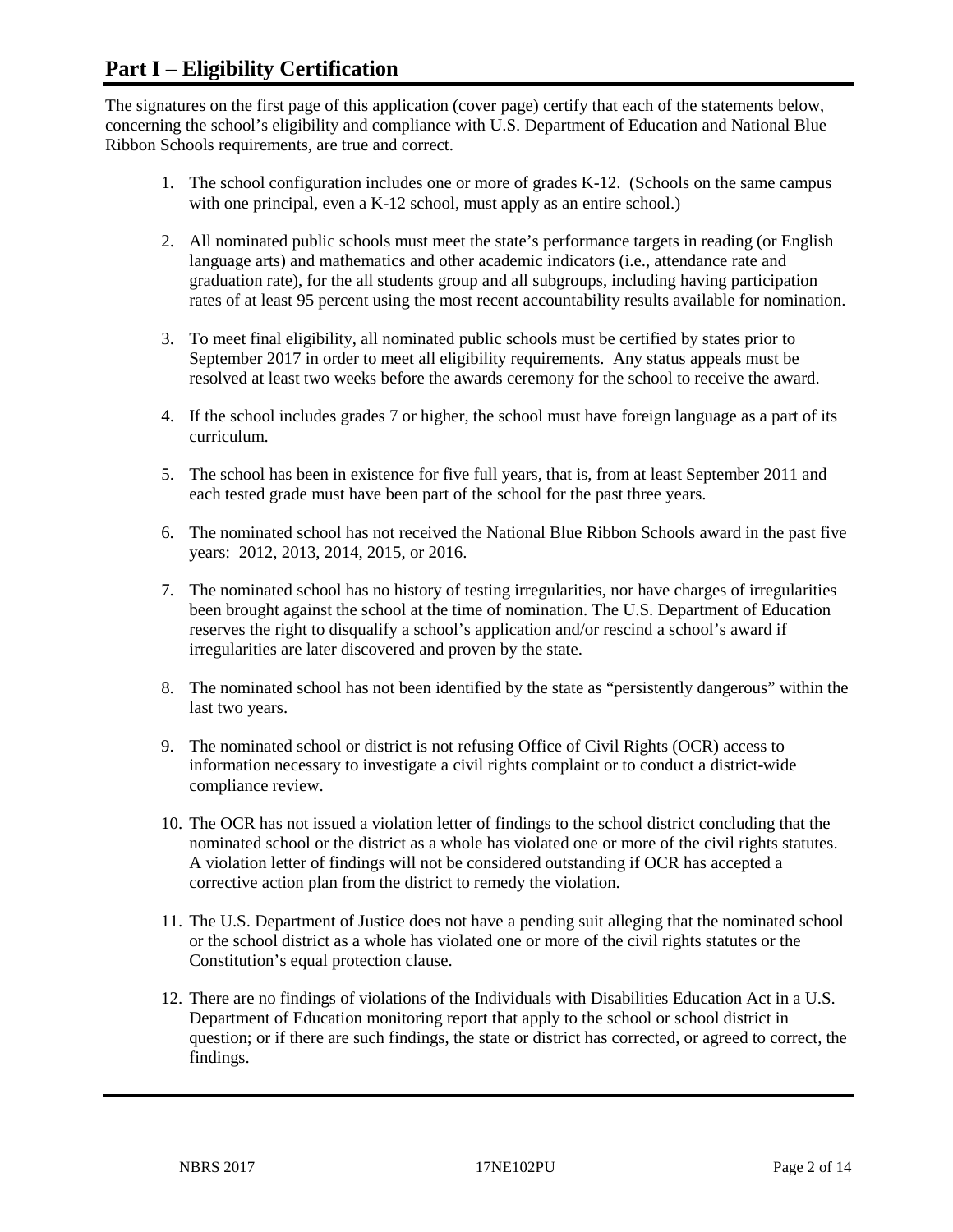# **PART II - DEMOGRAPHIC DATA**

**Data should be provided for the most recent school year (2016-2017) unless otherwise stated.** 

#### **DISTRICT**

1. Number of schools in the district  $1$  Elementary schools (includes K-8) (per district designation): 1 Middle/Junior high schools 1 High schools 0 K-12 schools

3 TOTAL

**SCHOOL** (To be completed by all schools)

2. Category that best describes the area where the school is located:

[] Urban or large central city [ ] Suburban with characteristics typical of an urban area [ ] Suburban [X] Small city or town in a rural area [ ] Rural

3. Number of students as of October 1, 2016 enrolled at each grade level or its equivalent in applying school:

| Grade                           | # of         | # of Females | <b>Grade Total</b> |
|---------------------------------|--------------|--------------|--------------------|
|                                 | <b>Males</b> |              |                    |
| <b>PreK</b>                     | 23           | 19           | 42                 |
| K                               | 22           | 22           | 44                 |
| $\mathbf{1}$                    | 32           | 34           | 66                 |
| $\boldsymbol{2}$                | 21           | 29           | 50                 |
| 3                               | 34           | 29           | 63                 |
| 4                               | 32           | 16           | 48                 |
| 5                               | 35           | 33           | 68                 |
| 6                               | 0            | 0            | 0                  |
| 7                               | 0            | 0            | 0                  |
| 8                               | 0            | 0            | 0                  |
| 9                               | 0            | 0            | 0                  |
| 10                              | 0            | 0            | 0                  |
| 11                              | 0            | 0            | 0                  |
| 12 or higher                    | 0            | 0            | 0                  |
| <b>Total</b><br><b>Students</b> | 199          | 182          | 381                |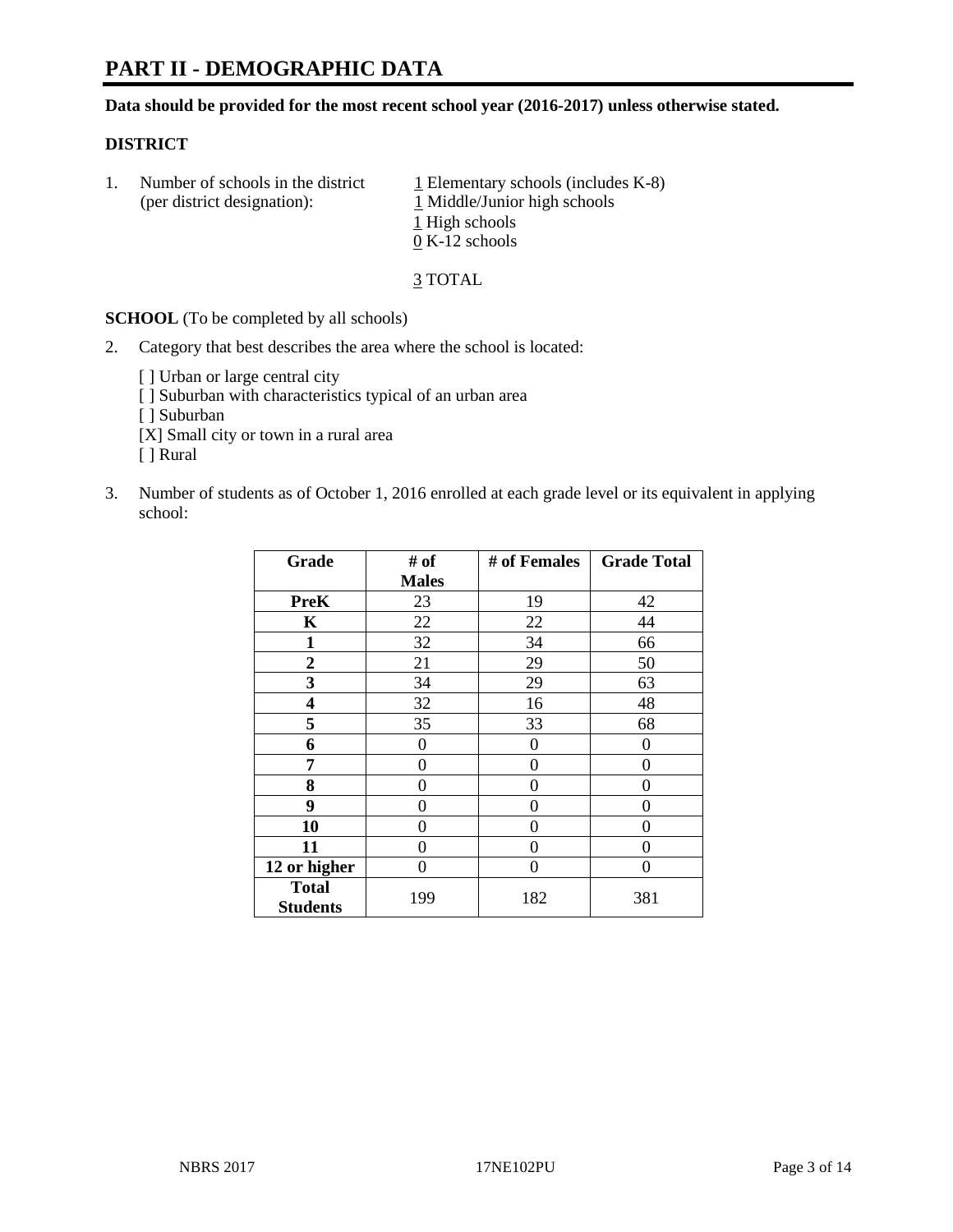4. Racial/ethnic composition of  $\qquad \qquad \underline{0}$  % American Indian or Alaska Native the school: 1 % Asian

 % Black or African American % Hispanic or Latino % Native Hawaiian or Other Pacific Islander 95 % White % Two or more races **100 % Total**

(Only these seven standard categories should be used to report the racial/ethnic composition of your school. The Final Guidance on Maintaining, Collecting, and Reporting Racial and Ethnic Data to the U.S. Department of Education published in the October 19, 2007 *Federal Register* provides definitions for each of the seven categories.)

5. Student turnover, or mobility rate, during the 2015 – 2016 school year: 7%

This rate should be calculated using the grid below. The answer to (6) is the mobility rate.

| <b>Steps For Determining Mobility Rate</b>         | Answer |  |
|----------------------------------------------------|--------|--|
| (1) Number of students who transferred to          |        |  |
| the school after October 1, 2015 until the         | 14     |  |
| end of the 2015-2016 school year                   |        |  |
| (2) Number of students who transferred             |        |  |
| <i>from</i> the school after October 1, 2015 until | 12     |  |
| the end of the 2015-2016 school year               |        |  |
| (3) Total of all transferred students [sum of      | 26     |  |
| rows $(1)$ and $(2)$ ]                             |        |  |
| (4) Total number of students in the school as      |        |  |
| of October 1, 2015                                 | 400    |  |
| (5) Total transferred students in row (3)          |        |  |
| divided by total students in row (4)               | 0.065  |  |
| $(6)$ Amount in row $(5)$ multiplied by 100        |        |  |

6. English Language Learners (ELL) in the school:  $1\%$ 

1 Total number ELL

Specify each non-English language represented in the school (separate languages by commas): **Spanish** 

- 7. Students eligible for free/reduced-priced meals: 44 % Total number students who qualify: 160
- 8. Students receiving special education services: 18 %

69 Total number of students served

Indicate below the number of students with disabilities according to conditions designated in the Individuals with Disabilities Education Act. Do not add additional conditions. It is possible that students may be classified in more than one condition.

| 2 Autism                | $\underline{0}$ Orthopedic Impairment   |
|-------------------------|-----------------------------------------|
| 0 Deafness              | 5 Other Health Impaired                 |
| 0 Deaf-Blindness        | 11 Specific Learning Disability         |
| 3 Emotional Disturbance | 30 Speech or Language Impairment        |
| 2 Hearing Impairment    | 1 Traumatic Brain Injury                |
| 1 Mental Retardation    | 0 Visual Impairment Including Blindness |
| 2 Multiple Disabilities | 13 Developmentally Delayed              |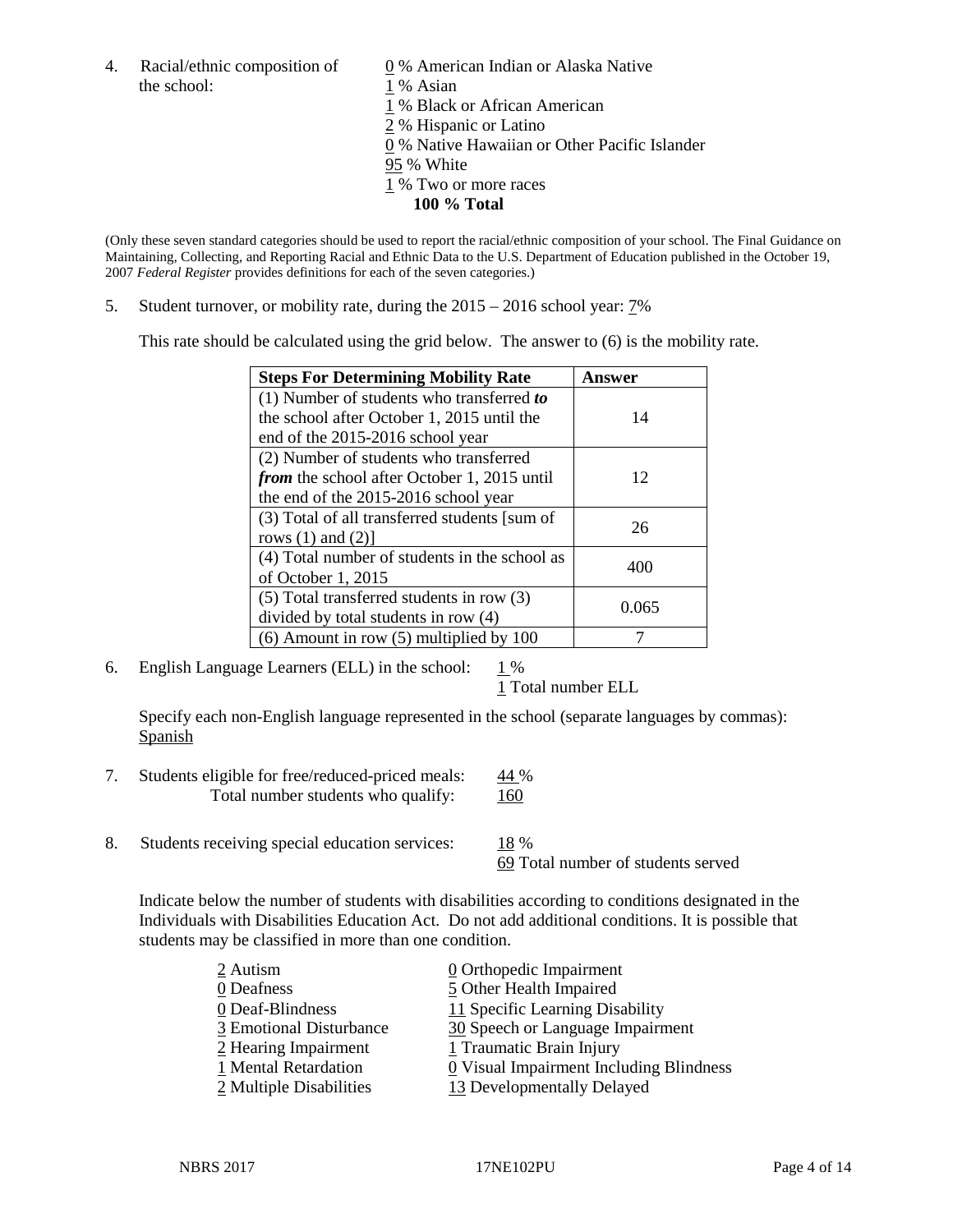- 9. Number of years the principal has been in her/his position at this school:  $\frac{4}{3}$
- 10. Use Full-Time Equivalents (FTEs), rounded to nearest whole numeral, to indicate the number of school staff in each of the categories below:

|                                        | <b>Number of Staff</b> |  |  |
|----------------------------------------|------------------------|--|--|
| Administrators                         |                        |  |  |
| Classroom teachers including those     |                        |  |  |
| teaching high school specialty         | 21                     |  |  |
| subjects                               |                        |  |  |
| Resource teachers/specialists/coaches  |                        |  |  |
| e.g., reading, math, science, special  | 9                      |  |  |
| education, enrichment, technology,     |                        |  |  |
| art, music, physical education, etc.   |                        |  |  |
| Paraprofessionals under the            |                        |  |  |
| supervision of a licensed professional | 18                     |  |  |
| supporting single, group, or classroom |                        |  |  |
| students.                              |                        |  |  |
| Student support personnel              |                        |  |  |
| e.g., guidance counselors, behavior    |                        |  |  |
| interventionists, mental/physical      |                        |  |  |
| health service providers,              | 5                      |  |  |
| psychologists, family engagement       |                        |  |  |
| liaisons, career/college attainment    |                        |  |  |
| coaches, etc.                          |                        |  |  |

- 11. Average student-classroom teacher ratio, that is, the number of students in the school divided by the FTE of classroom teachers, e.g.,  $22:1$  18:1
- 12. Show daily student attendance rates. Only high schools need to supply yearly graduation rates.

| <b>Required Information</b> | 2015-2016 | 2014-2015 | 2013-2014 | 2012-2013 |     |
|-----------------------------|-----------|-----------|-----------|-----------|-----|
| Daily student attendance    | 96%       | 96%       | 96%       | 96%       | 96% |
| High school graduation rate | 0%        | 0%        | 0%        | 9%        | 0%  |

#### 13. **For high schools only, that is, schools ending in grade 12 or higher.**

Show percentages to indicate the post-secondary status of students who graduated in Spring 2016.

| <b>Post-Secondary Status</b>                  |    |
|-----------------------------------------------|----|
| Graduating class size                         |    |
| Enrolled in a 4-year college or university    | 0% |
| Enrolled in a community college               | 0% |
| Enrolled in career/technical training program | 0% |
| Found employment                              | 0% |
| Joined the military or other public service   | 0% |
| Other                                         |    |

14. Indicate whether your school has previously received a National Blue Ribbon Schools award.  $Yes$  No  $X$ 

If yes, select the year in which your school received the award.

15. In a couple of sentences, provide the school's mission or vision statement.

Auburn Public School is achieving success through innovation and excellence. Our Children. . .Our Future!

16. **For public schools only**, if the school is a magnet, charter, or choice school, explain how students are chosen to attend.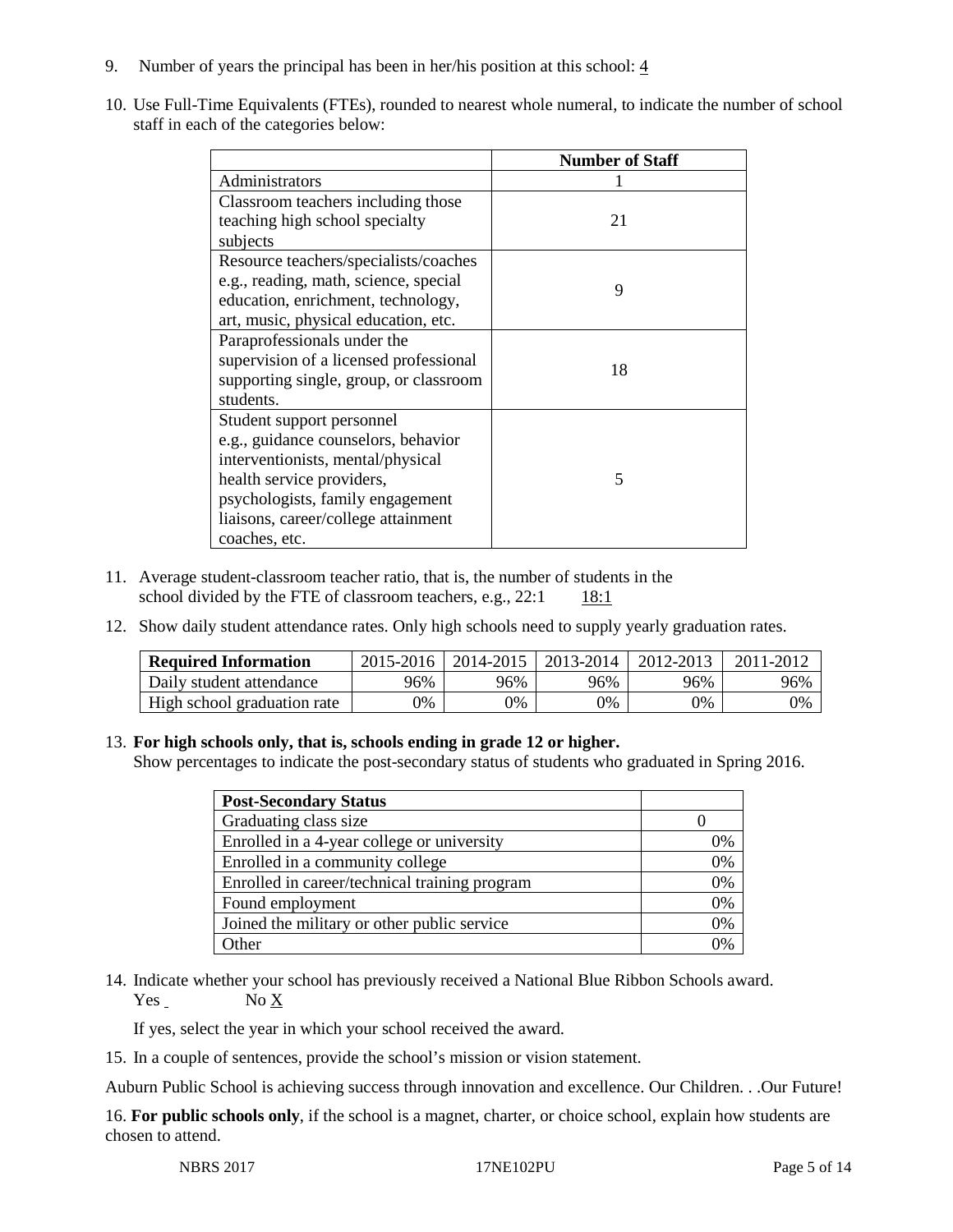# **PART III – SUMMARY**

The schools in District 29, which in now known as Auburn Public Schools, have a very robust and unique history. The town of Auburn itself is derived from two separate railroad towns, Calvert and Sheridan. In 1881, the two towns incorporated to become what we now know as Auburn, Nebraska. For many, many years our small, rural town housed two elementary schools aptly named Calvert and Sheridan. In 2009, Auburn Public Schools condensed to one elementary school building, Calvert Elementary. Today, Calvert Elementary has an enrollment of approximately 400 students, preschool through grade five. The school district's boundaries span over several farms and surrounding communities including Brownville, Nemaha, Julian, Peru, and Howe.

As our district mission states, we believe in "achieving success through innovation and excellence." We work to do this by providing differentiated and supportive instruction that meets the needs of all our diverse learners. Our student population includes a 44% free and reduced rate, a 7% mobility rate, and students from various ethnicities including Asian, African American, and Hispanic.

At Calvert Elementary, we work hard to provide high quality instruction and purposeful opportunities for each and every student. We do this by offering research-based curriculums and implementing instructional best practices. Calvert Elementary also maintains several programs, such as Response to Intervention (RtI), Student Assistance Team (SAT), High Ability Learners (HAL), school-wide Title 1, and district-wide Positive Behavior Interventions and Supports (PBIS) plus Intervention, Coaching, and Recovery (ICR).

Calvert Elementary has an excellent Title 1 program and special education department. Each of these departments works hand in hand with classroom teachers to implement various research-based interventions and appropriate adaptations for our diverse learners. Within the special education department, we also provide a behavior program (ICR) for Tier 2 and Tier 3 interventions and support.

Four years ago, we implemented school-wide Positive Behavior Interventions and Support (PBIS). During this four-year time span, a dedicated team of teachers has led the entire building in implementing a common language and positive school expectations for all staff and students. To do this, we have participated in multiple trainings for certified and support staff and have developed videos, lessons, and visual aids for our students. Along with the school-wide expectations, all teachers have worked to develop consistent procedures and routines plus establish positive relationships with all students.

Our school also collaborates with several community organizations to provide optimal services for the students. These organizations include TeamMates, Blue Valley Mental Health, Head Start, Parent Teacher Organization (PTO), and Nemaha County Backpack Program. Finally, Calvert Elementary offers a variety of fine arts and wellness programs such as a summer wellness and nutrition program, Bullpup's Breakfast Club (a basketball club open to all students), fifth grade band, and grade level music programs.

One of our strongest community partnerships is with Calvert Elementary Parent Teacher Organization. This group has partnered with Calvert Elementary teachers to offer enriching programs for our students. A sample of opportunities include various sports and art camps throughout the school year, Donuts with Grownups, a student coat drive, free clothing garage sale, end of the school year party, meals for teachers throughout the year, and donations of requested supplies to classrooms plus technology. The work of this outstanding group has truly benefitted the staff and students of Calvert Elementary.

In 2007, Auburn Middle School was the recipient of the National Blue Ribbon Award. Winning this award invoked a sense of school spirit and community pride. With that being said, Calvert Elementary works to build on our successes and continue to improve. As part of our school improvement process, a dedicated team meets monthly to review our district's school improvement goals, celebrate and communicate our success and develop a plan for continued growth. Due to the hard work the school improvement team and Calvert staff accomplished, Accountability for a Quality Education System, Today and Tomorrow (AQuESTT) designated Auburn Public Schools as one of the top five school districts in Nebraska. AQuESTT is Nebraska's accountability reporting process.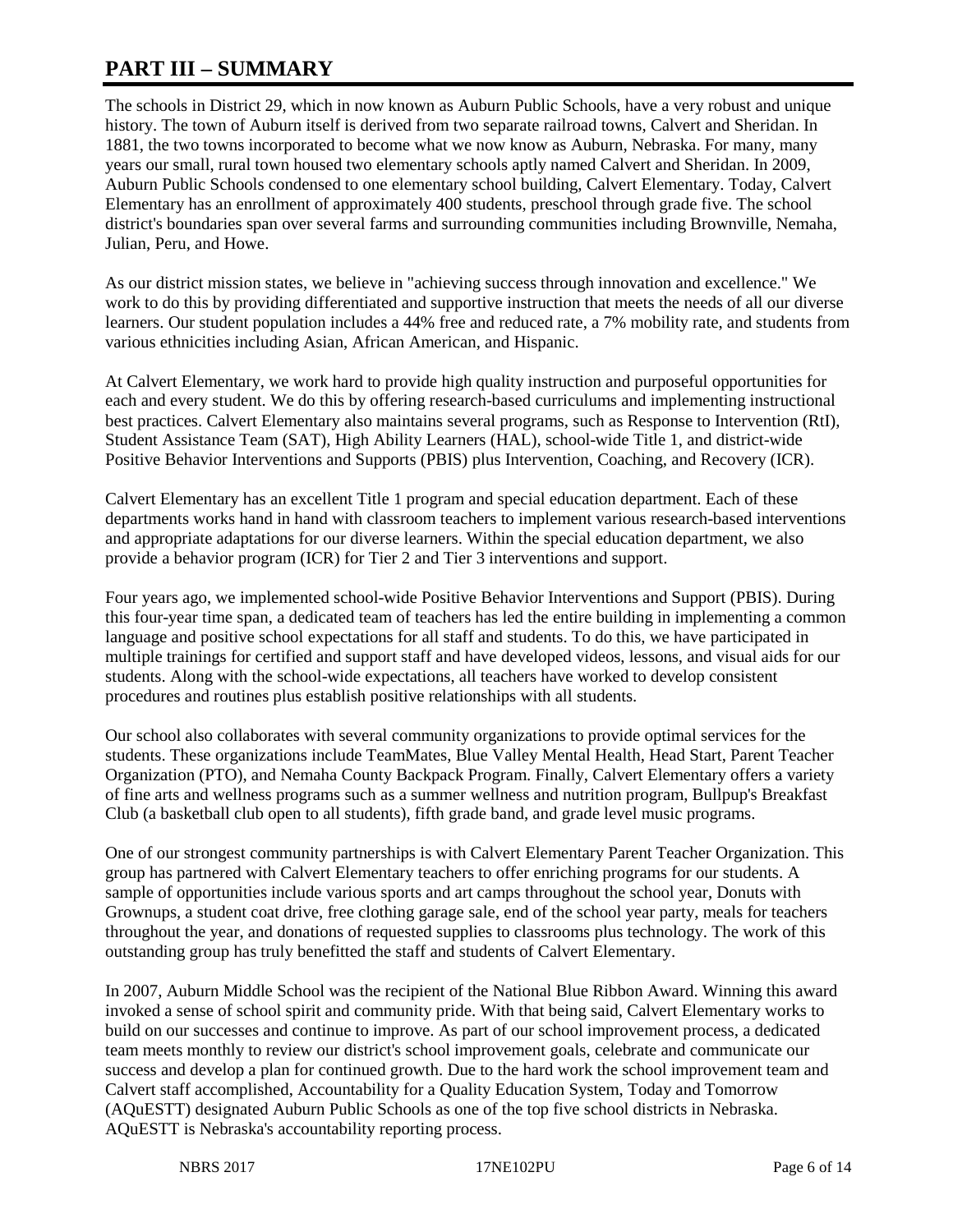Calvert Elementary staff and the surrounding community strive to achieve success through innovation and excellence. Teachers put in countless hours to provide excellence to each and every student. Our teachers believe in the potential of every student, and they expect positive results and progress, regardless of a child's background or socioeconomic status. We pride ourselves in providing our students with a quality education that includes dedication, compassion and determination so that all our students are able to meet their highest potential. As we have done with our students in the past, our students today, and our students in the future, the staff of Calvert Elementary will continue to collaborate, differentiate, and accommodate the needs of all our diverse learners in our ever-changing world to provide high standards of excellence for our dynamic students.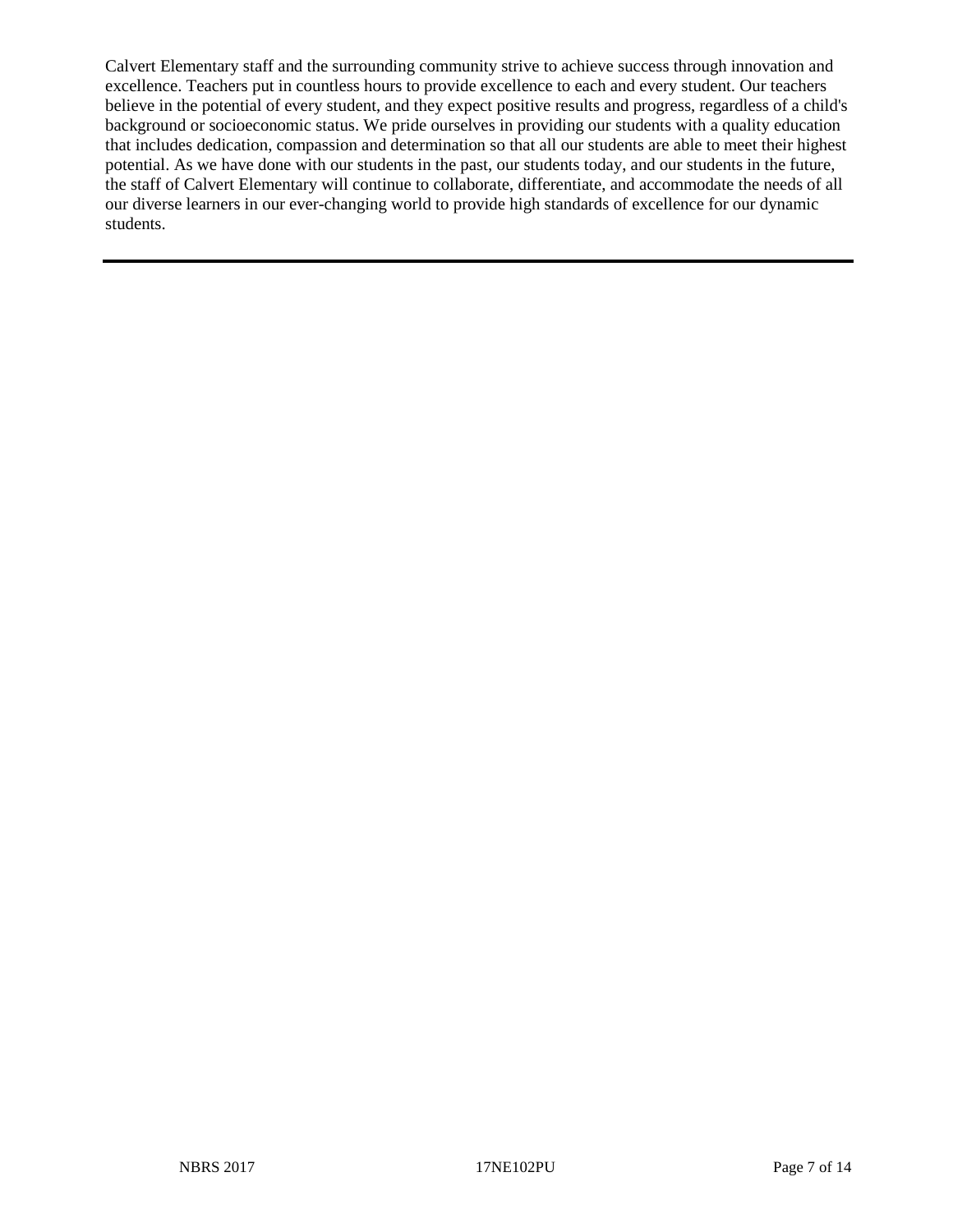## **1. Core Curriculum:**

Teachers use the core curriculum at Calvert Elementary, to build a student-centered learning environment that is innovative, collaborative, and challenging. A robust and relevant curriculum equips our students with a strong foundation in traditional areas of study such as reading, science, social studies, math, and language arts; it also develops important 21st century skills. Calvert's core curriculum is driven by Nebraska State standards, local and state assessments, and curriculum analysis.

At Calvert Elementary, we have a District Curriculum Coordinator who facilitates our grade levels and guides staff through curriculum alignment. We align our curriculum vertically so that lessons build on each other in a logical sequence by subject and by grade level. Here at Calvert, we also align our curriculum horizontally making sure that what is taught in one grade level classroom is being taught by the whole grade level team.

Our reading curriculum, Macmillan/McGraw Hill – Treasures, uses a variety of fiction and nonfiction selections to teach multiple components of language arts. These include phonemic awareness, phonics, grammar, vocabulary, spelling, fluency, and comprehension. Our curriculum scaffolds these focus areas throughout the grade levels. Core reading is taught daily for ninety minutes throughout the building. Teachers constantly analyze data from multiple sources to tailor and guide their instructional focus based on student needs.

Our district adopted the Lincoln Public Schools 6-trait writing curriculum in the 2013-2014 school year. All instructors, grades Kindergarten through 5th grade, use the Lincoln Public Schools 6-trait curriculum daily. Writing skills throughout the grade levels are built on a solid foundation and follow a continuum of skills. As children progress through the grades, their writing instruction routine is very similar each year and common language is used throughout. Another key component of this curriculum is that it incorporates literature into many of the lessons. Instructors use ongoing, formative and summative measures to track student learning through teacher modeling, group revision and editing, assessing the writing of others, and self-assessment. Instructors use these assessments to measure student progress and adapt instruction.

In the 2013 - 2014 school year, we adopted a new math curriculum, Scott Foresman's EnVision Math. Since adopting this curriculum, our state test scores have shown significant growth. All of our teachers received training on how to implement this curriculum with fidelity. Not only do classroom teachers use enVision Math, but also our Title 1 and Resource staff. This allows students to receive tiered instruction using the RtI model, and ensures that all students are being held to the same high standards. Our teachers use results from Measures of Academic Progress (MAP) testing and have discussions at weekly grade-level meetings to group students so they receive the amount of instruction necessary to meet individual needs.

In grades K - 2, science and social studies are integrated in our reading curriculum, Macmillan/McGraw-Hill – Treasures. Science and social studies standards are integrated throughout the nonfiction stories/activities. In upper elementary, fourth and fifth grade classes are departmentalized allowing for teachers to concentrate on one subject area, science and social studies, as well as being able to schedule more class time for these content areas. Fourth and fifth grades have many hands on learning opportunities both in and out of the classroom as students participate in a variety of field trips and workshops for both science and social studies. The curriculum used for grades  $3 - 5$  is MacMillian/McGraw-Hill in science and social studies.

Our Preschool Program, Bulldog Beginnings, utilizes two curriculums to guide their social skills learning. Creative Curriculum and Second Step Curriculum are both taught in large group and then integrated into the preschoolers' everyday activities (small group, choice time, and lunch). Creative Curriculum is designed to support students' social, emotional, physical, and cognitive development. The curriculum allows them to gain a love for exploration and learning through hands-on and interactive lessons that teach self-esteem, problem solving, conflict resolution, and managing emotions. Second Step Curriculum is centered on executive functioning skills that coach children through self-regulation and social/emotional awareness.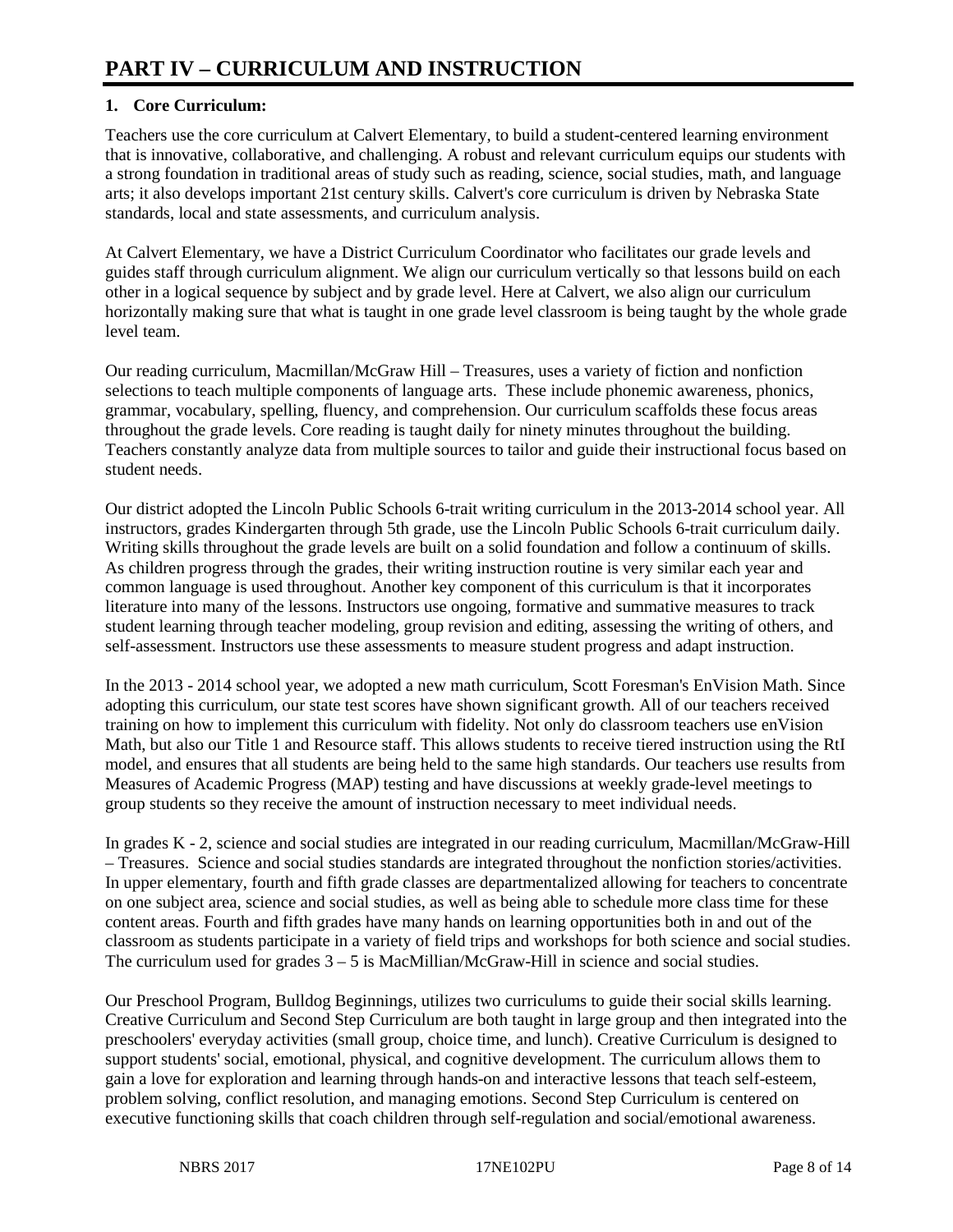#### **2. Other Curriculum Areas:**

Calvert Elementary School nurtures the whole child through music, physical education, guidance and counseling, visual arts and technology, and library programs.

Calvert's physical education and music education classes are offered to every grade level from preschool through 5th grade. Students attend these classes two to three times a week. Preschool students benefit from fifty minutes per week, while K - 5 classes meet for a total of 70-75 minutes.

Music education utilizes the Feierabend Method. In Preschool through 1st grade, students develop skills that are essential to musical pre-literacy. They become "tuneful, beatful, and artful." This is accomplished through the use of vocal and movement exploration, echo and call/response songs, simple songs, movement to show form and expression, songs/rhymes with beat movements, finger plays, circle games, and song tales.

Upper elementary students develop music literacy skills through Feierabend's Conversational Solfege curriculum. Students learn to aurally decode, improvise, read, create, and notate music. They are building these skills in fun ways, in addition to engaging in folk dance and singing. Recorders for all the third and fourth graders, choral music for all fifth graders, and band several fifth graders, become natural outlets to enrich those skills.

Physical education is a requirement for every student at Calvert Elementary. We believe that exercise plays an essential part in the success of our students. The physical education curriculum is skills-based and focuses on aerobic endurance training and skill building. It is derived from several different sources such as the SPARK curriculum, FitnessGram, and the National Physical Education Standards. The lessons are designed to ignite both sides of the brain and help students learn new techniques to be successful both in physical education and in the classroom. The students are actively engaged in learning from the time they enter the gym to the time they leave the gym. Step by step skill building demonstrates to our students how essential new learning is; they learn to first build a foundation of knowledge and skills, then can expand on that and learn the next step of the process.

In addition to scheduled physical education classes, a Wellness Camp is offered to students in Grades one through five during the summer. Exercise, healthy eating, and summer safety are explored and enjoyed by students who choose to participate.

The school nurse provides the fifth grade students with a brief, age-appropriate sex education unit each year. Based on all-school health screenings, she is able to provide additional instruction for students lacking in knowledge of basic hygiene.

The Guidance and Counseling program follows standards developed by the Nebraska and American School Counseling Association. Calvert's guidance counselor engages the students in grades K - 5 every other week. The lessons are designed to teach children how to understand and manage their emotions, control reactions, build empathy, problem solve, and make responsible decisions. "Second Step Social Skill Program" is used in classes, small groups, and individually to aid students in building these vital social-emotional skills.

Students have access to many other activities and opportunities such as the TeamMates Mentoring Program for fifth grade students, Red Ribbon Week activities, 5th Grade Buddies (pairs Kindergarteners with 5th Grade students), Community Health Partnership assemblies that teach positive habits/healthy decisionmaking, and a 5th Grade Drug Abuse Resistance Education (D.A.R.E.) curriculum.

Visual arts and technology are embedded in the classrooms at Calvert, where students spend time exploring various artistic mediums to express themselves creatively. Student art includes the study of particular artists, genres, and techniques and often reflects topics studied in the classroom. Teachers and students work on and offline with iPods, iPads, mimeo boards, doc cams, and computers to facilitate teaching and to access scores of learning tools such as XtraMath, Brain Pop, Khan Academy, and Edutyping used by the fourth graders.

NBRS 2017 17NE102PU Page 9 of 14 Calvert's library program includes a weekly class where Preschool through fifth grade students are able to check out books, are exposed to high quality literature and gain access to resources necessary for academic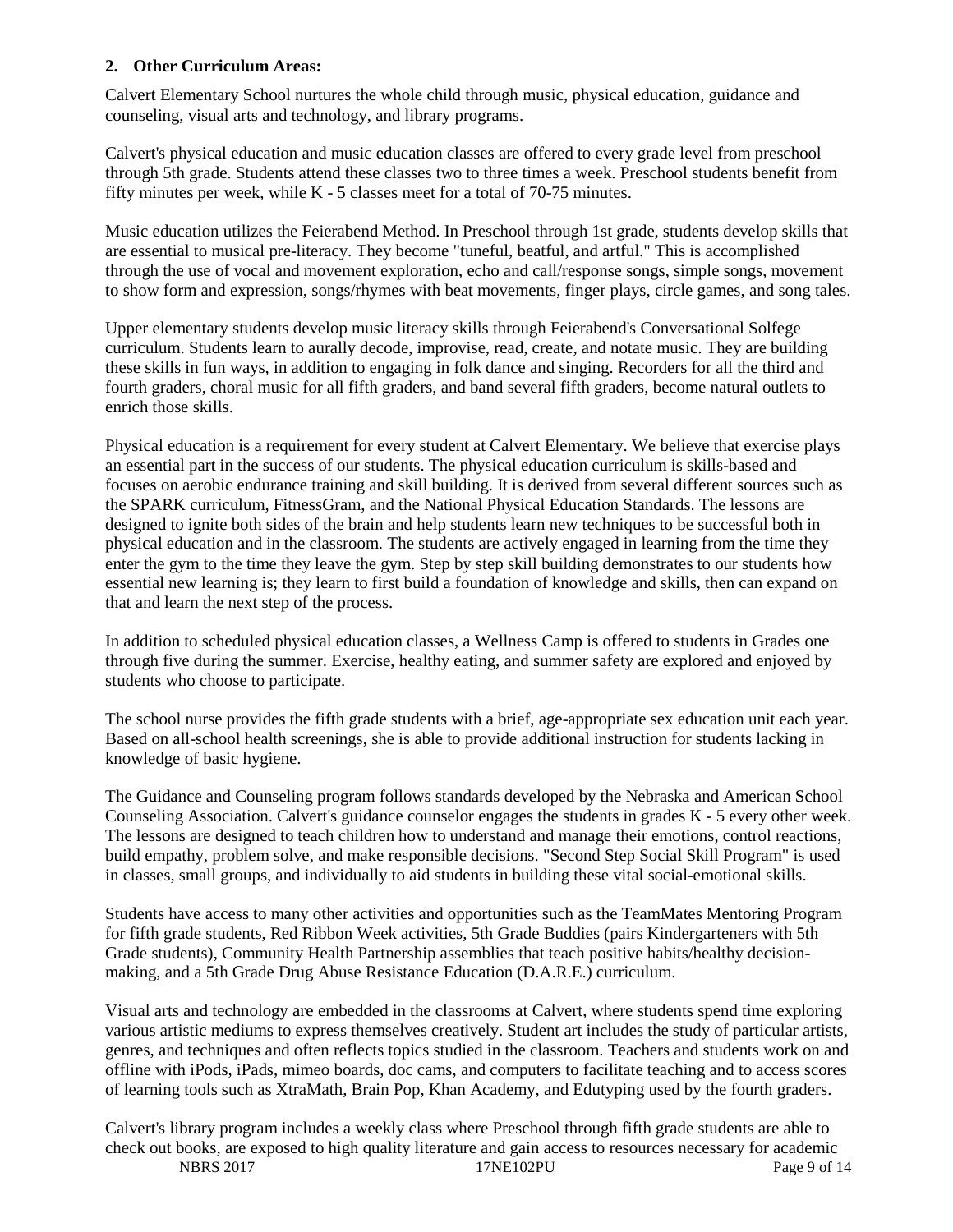success. The Librarian annually facilitates One School, One Book, Scholastic Book Fair, and participation in the student-choice Nebraska Golden Sower Awards providing the Calvert community with a great way to embrace literacy. As a result, our students and families recognize the importance of reading.

#### **3. Instructional Methods, Interventions, and Assessments:**

Calvert's school environment emphasizes a strong approach on instructional methods, interventions and assessments. Educators at Calvert pride themselves on using multiple varieties of instructional methods. Two instructional methods teachers utilize daily in the classrooms include Marzano's comprehensive framework for effective instruction and Anita Archer's explicit instructional strategies. Each year, educators develop a professional goal, which is focused on one of Marzano's nine design questions. Every grade level has created and implemented proficiency scales that are aligned to their grade level curriculum standards. Anita Archer has trained multiple teachers at Calvert. Her explicit instructional strategies align with Marzano's design questions and provide all grade levels with techniques to reach every learner. Our administrator does weekly walkthroughs in our classroom. Some of the instructional strategies she looks for include choral responses, written responses, hand signals, echo reading, cloze reading, partner collaboration, student engagement, and intensity and enthusiasm. Many of these strategies focus on student engagement in order to gain a deeper understanding of new concepts being taught. Effective instructional methods are recognized as an important component to our daily instruction.

At Calvert, we are efficient at using a variety of instructional methods; however, we recognize that some students will require additional instructional methods and interventions to succeed. Teachers meet weekly as a grade level team. We also meet multiple times throughout the school year with our Data Analysis team to analyze data to match the appropriate intervention to the students' individual needs. Once the appropriate interventions have been established, Calvert staff implements interventions with fidelity. During the interventions, teachers document progress and track DIBELS Progress Monitoring. Grade Level Teams then progress monitor on a regular basis and review the current data with grade level teams to make adjustments as needed.

Calvert has multiple interventions available to different grade levels. Lower elementary often uses Sound Partners, Read Naturally, K-Pals plus First Grade PALS, and Five Minutes to Better Reading. Upper elementary uses Rewards, Read Naturally, and Six Minute Solutions. Calvert's RtI team has developed a list of interventions available. The list allows teachers to evaluate the specific needs of a struggling student and find an appropriate intervention to meet the student's needs. Classroom teachers allot time each day to work on interventions with students. In addition, our Title 1 teachers work with small groups to provide extra support for students who are below benchmark. We also have our Resource teachers who provide Tier II and Tier III instruction and interventions for students who are verified and have an Individualized Educational Plan (IEP). For those students above benchmark, we challenge them with Kahn Academy, Accelerated Reader, High Ability Learner camps, differentiated instruction, and various technological activities.

At the end of each school year, Calvert's teachers meet and collaborate with previous teachers to examine students' data and prepare for instruction of the next year's class. During this meeting teachers look at data, anecdotal notes, current interventions that should be continued the following year. Throughout the school year, teachers use formative and summative assessments to monitor student progress. Summative assessments used in our building include Measures of Academic Progress (MAP), Dynamic Indicators of Basic Early Literacy Skills (DIBELS), Nebraska State Accountability (NeSA), Cognitive Abilities Test (COGAT), and assessments that are aligned with our math and reading series. A variety of formative assessments are used throughout the day. Some of those assessments include exit tickets, think-pair-share, role-playing, learning scales, choral and partner responses, quick writes and summaries. These assessments are beneficial to help students learn about themselves and achieve targets that align with the standards. We believe that parent communication is important. Monthly progress reports are sent home in addition to goal setting and conferencing with students individually and with parents as needed.

Instructional methods, interventions, and assessments are focused around collaboration. Calvert teachers work together to make sure the needs of all students are being met during instruction time. Assessments allow us to monitor our instructional methods and interventions. At Calvert we believe in achieving success through innovation and excellence. Our Children. . .Our Future. . .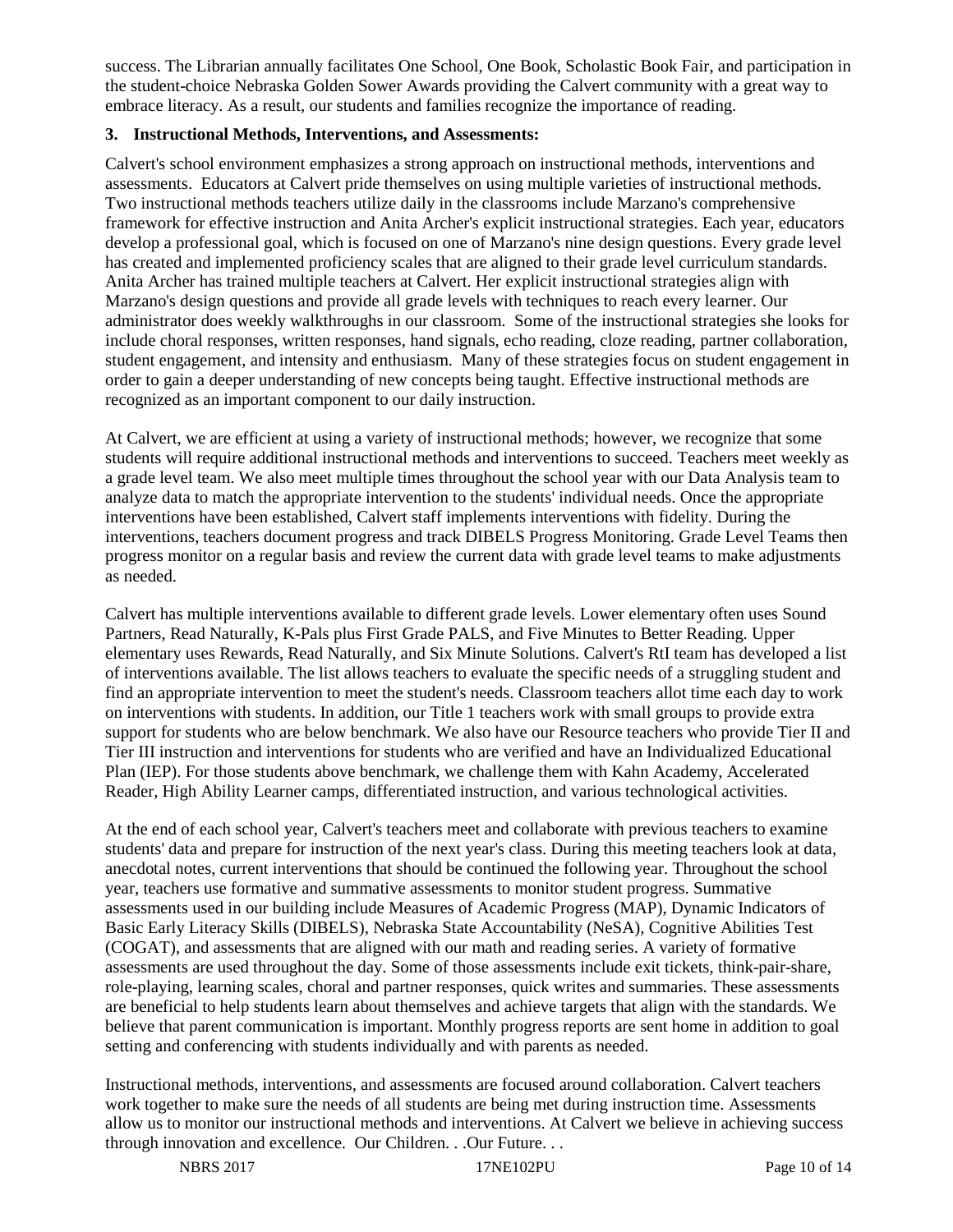## **1. School Climate/Culture:**

Welcome to Bulldog "PAWsitive" Country, where all are greeted with a cultivated environment that encourages safe, respectful, and responsible behavior. At the core of Calvert Elementary is the framework of PBIS (Positive Behavioral Interventions and Support). PBIS is an organized, data-driven system of interventions, strategies, and supports that positively impact school-wide and individualized behavior planning. Normally, school-wide discipline has focused mainly on reacting to student misbehavior. Research has shown that the implementation of punishment especially, when not used consistently, is ineffective. Modeling, reinforcing, and rewarding positive social and academic behavior is a much more positive approach than waiting for misbehavior to occur. The purpose of PBIS is to establish a staff-wide climate where appropriate behavior is the norm. Students are recognized both daily, weekly, bi-weekly and quarterly for their positive choices. Teachers and staff are recognized daily, weekly, bi-weekly and quarterly for their modeling and positive behavior support. Staff and teachers for their efforts in following through and being consistent developed rewards and incentives.

In addition to our proactive efforts and high expectations of student performance, we motivate our students through a variety of incentives and programs. Multiple times throughout the year, classroom teachers meet individually with each student for goal setting and reflection on both district and state assessments. Staff also initiates community and student relationships through D.A.R.E., Junior Achievement, TeamMates, and P.T.O., Peru State College peer tutor partnership, 4H, and Nemaha Against Drug and Alcohol Abuse (NADAA). Students investigate electrical safety at the Board of Public Works, learn about our hometown history at the Nemaha County Museum, develop consciousness regarding water conservation at Peru State College's Water Day Celebration, and reinforce good choices through a tour of The Nemaha County Sheriff's Department. During Fire Safety Week, the Nemaha County Fire Department along the Nebraska Fire Marshal's Office offer opportunities for students to learn fire safety procedures at school and at home.

Our core values and conscientious efforts have created a culture of best practice that have led to being named one out of five districts in Nebraska to receive a rating of excellence as part of the Nebraska's accountability reporting process known as Accountability for a Quality Education System, Today and Tomorrow (AQuESTT). The state report card designates each district as an Excellent, Great, Good, or Needs Improvement school. Furthermore, the school was categorized as a top ten school in Nebraska for the last three years.

#### **2. Engaging Families and Community:**

Calvert Elementary brings school, families, and communities together in a variety of ways. Calvert PTO is the cornerstone of engaging families and communities within our district. PTO organizes events such as an after school painting class, cheerleading camp, basketball camp, fundraisers, coat drive, student garage sale, and bi-monthly meetings. Calvert PTO works to improve the quality of education for students and teachers by working with parents, businesses, and community members to reach yearly student centered goals.

Teachers, staff, and administration provide a bi-weekly newsletter to Calvert families. A school webpage is updated regularly to inform the community of events and student success. Teachers send positive postcards to each student twice a school year. Third grade hosts a NeSA Parent Night to introduce and inform the third grade students and their families about state testing. This activity impacts student success on state testing.

Community involvement includes the TeamMates program, Backpack Program, Fire Safety Presentation, Arbor Day Presentations, Rotary Club Dictionary Donation, Energy Day at Auburn Board of Public Works, Ariens Nature Park, Book-It program, D.A.R.E., and Peru State College. Community members offer mentoring services for selected fifth grade students through the TeamMates program. St. Paul Lutheran Church of Auburn works to provide food backpacks for students in need. Auburn Volunteer Fire Department provides education and an annual tree planting ceremony to Kindergarten and Third Grade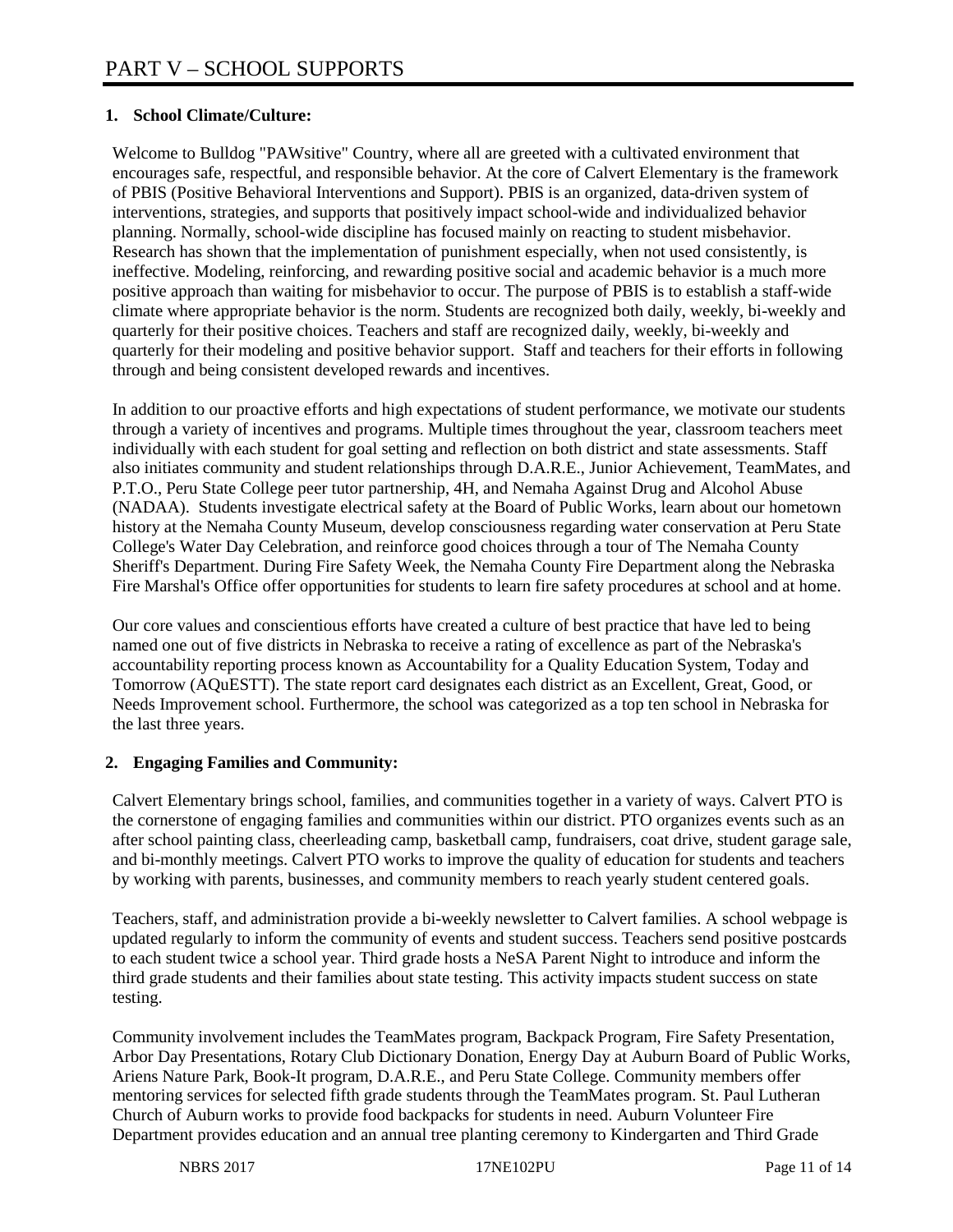students. Each year Auburn Rotarians Club donates dictionaries to all third grade students. Auburn Board of Public Works educates fifth grade students during their yearly Energy Day event. Ariens Company is a local manufacturing company that created a Nature Explore outdoor classroom that is utilized by students of all ages. It is within walking distance of Calvert Elementary. Teachers and students from Calvert Elementary utilize the Pizza Hut Book-It program. The Nemaha County Sheriff's department provides D.A.R.E. to our fifth grade students.

Peru State College (PSC) is located within our district in Peru, Nebraska. PSC hosts cheerleading, basketball, and volleyball camps for local elementary students. Peru State College invites Kindergarten through Second Grade students to a Dr. Seuss celebration yearly. Third grade students attend Brain Quest, which provides students with activities in Math and Science. Fifth grade students attend the annual Water Olympics at PSC to educate students in the area of Science.

## **3. Professional Development:**

Auburn Public School's Calvert Elementary offers many professional development opportunities. The goal of Calvert is to provide opportunities for teachers to learn and grow. These opportunities support the excellent work that our teachers provide on a daily basis. Professional development comes from many different outlets including Staff In-Services, PLCs, Marzano teams, Professional Goals, and a Teacher Mentor Program.

Each school year starts with a focused and determined attitude. The year starts with staff in-services where teachers and administrators collaborate to reflect and improve upon past goals and set new goals. As the year continues, the in-services are utilized to regenerate instructional strategies and improve student achievement. Our focus is to analyze data and make changes to enhance each student's overall learning.

Along with staff in-services, we hold monthly PLCs within grade levels. The purpose of the meetings are to communicate about behavior and academic data, weekly successes, and discuss any improvements that need to be made. These meetings are to drive our communication and collaboration to best meet the needs of every student.

Another type of professional development that our district provides is the opportunity to attend the Nebraska Educational Service Unit's #4 (ESU) Marzano Workshops. These workshops are focused on the philosophies of Robert J. Marzano. For the last three years, a team of educators has attended these workshops. The workshops consist of six days where teachers meet and learn with other area educators. Throughout the year, the district teams meet, collaborate, develop, and present the information from the workshops to the district staff.

Based off Marzano's design questions and elements each educator develops a professional goal to work on and implement throughout the school year. Each educator meets quarterly with our school administrator and ESU #4 professionals to collaborate and reflect on their goal.

Our district provides a teacher mentor program for incoming teachers. A new teacher is paired up with a veteran teacher that teaches the same grade level. The veteran teacher and new teacher meet at the beginning of the year and also periodically throughout the year. The veteran teacher helps the incoming teacher get accustomed to district expectations and norms.

Through these opportunities teachers at Calvert are constantly learning and growing. We believe that this assists the staff in helping each child reach their full potential. The educators at Calvert are lifelong learners and enjoy the opportunity to always improve their teaching.

## **4. School Leadership:**

Calvert Elementary has multiple leadership roles that help our teachers and students succeed. The main driving force for all of our leadership committees within our building is our principal. She attends all committee meetings as well as student meetings which include Individualized Educational Plans (IEPs),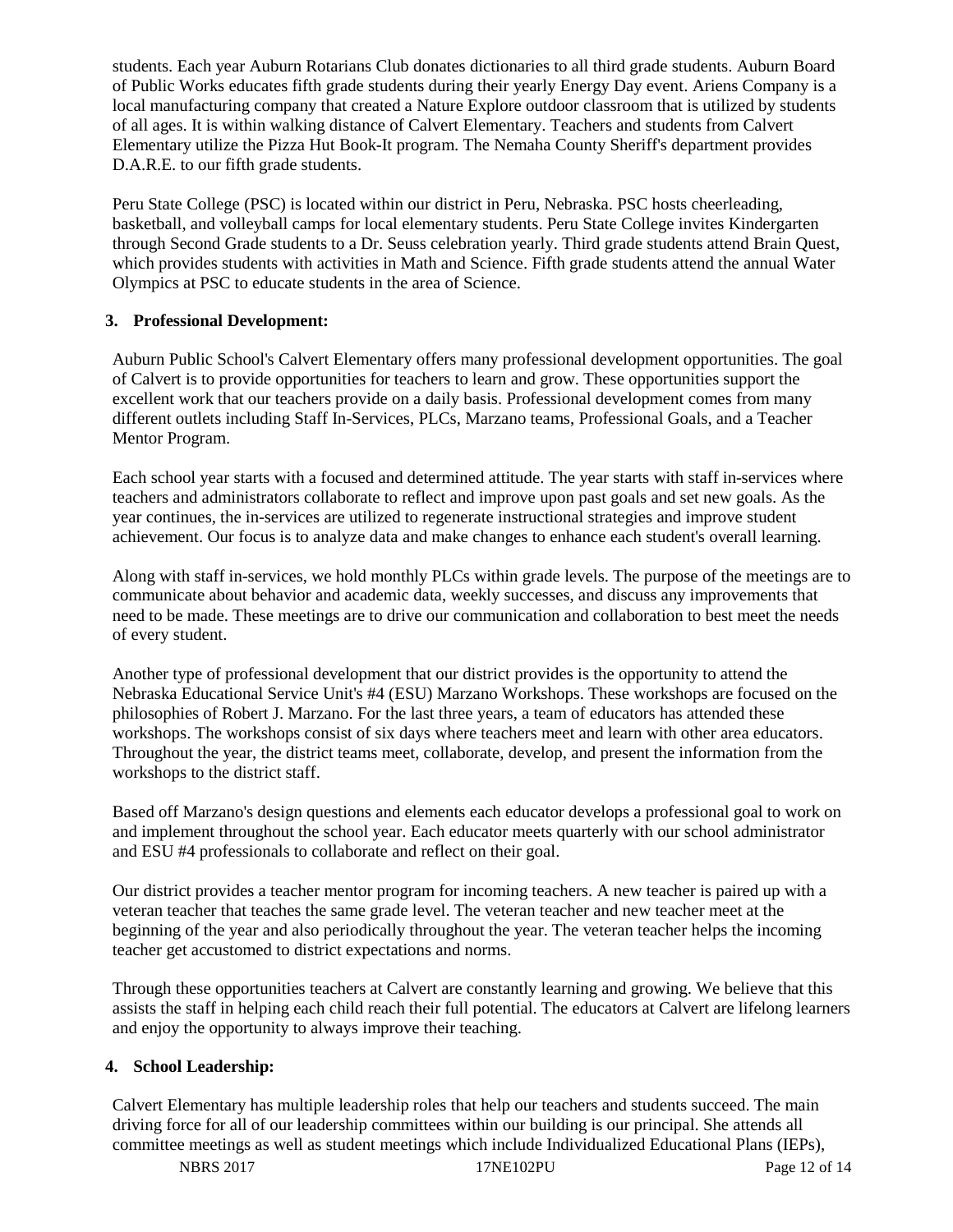Multiple Disciplinary Team (MDT), and Student Assistant Team (SAT). Our principal is a very strong instructional leader. Regular classroom visits are conducted for informal observations where teachers receive immediate feedback. Formal evaluations are conducted on a rotating cycle. This evaluation process gives the principal a chance to sit down and discuss professional goals, growth, and leadership opportunities with each staff member. Our principal also leads by building strong relationships with students, staff members, parents, and our community members.

We also have a Special Education Director, School Improvement and Curriculum Director as well as Guidance Counselor who provide leadership for our building. The Special Education Director attends all Special Education meetings and provides support, materials, and training for all teachers. Our School Improvement and Curriculum Director provides training in professional development. She also oversees all district wide assessments and leads our staff in making decisions on curriculum along with leading teachers in goal setting and implementing school wide progress assessment. Calvert's Guidance Counselor leads multiple committees and works with students and staff on building trusting relationships. One of the leadership strengths of Calvert Elementary is participating on committees. Teachers attend trainings and bring that information back and lead the staff on implementing the workshop strategies. A few examples of our leadership committees include: PBIS (Positive Behavior Intervention Supports), Marzano, Response to Intervention (RtI), SAT, and Crisis/Safety Team.

School leaders at Calvert Elementary strive to provide a safe, respectful, and responsible learning environment for all students. Teachers are encouraged to attend professional development opportunities and incorporate plus implement data-driven and research based instructional strategies in their classrooms. Our administration is proactive in providing training opportunities for paraprofessionals to gain skills and strategies to effectively support students and teachers.

Our Parent/Teacher Organization at Calvert Elementary works closely with administration to enrich students' learning experiences and promotes a positive school culture. The administrator understands the importance of these activities and experiences in order to develop relationships and create a positive foundation for life-long learning.

In conclusion, Calvert Elementary staff, administration, and community collaborate in order to achieve success through innovation and excellence. Our Children . . . Our Future.